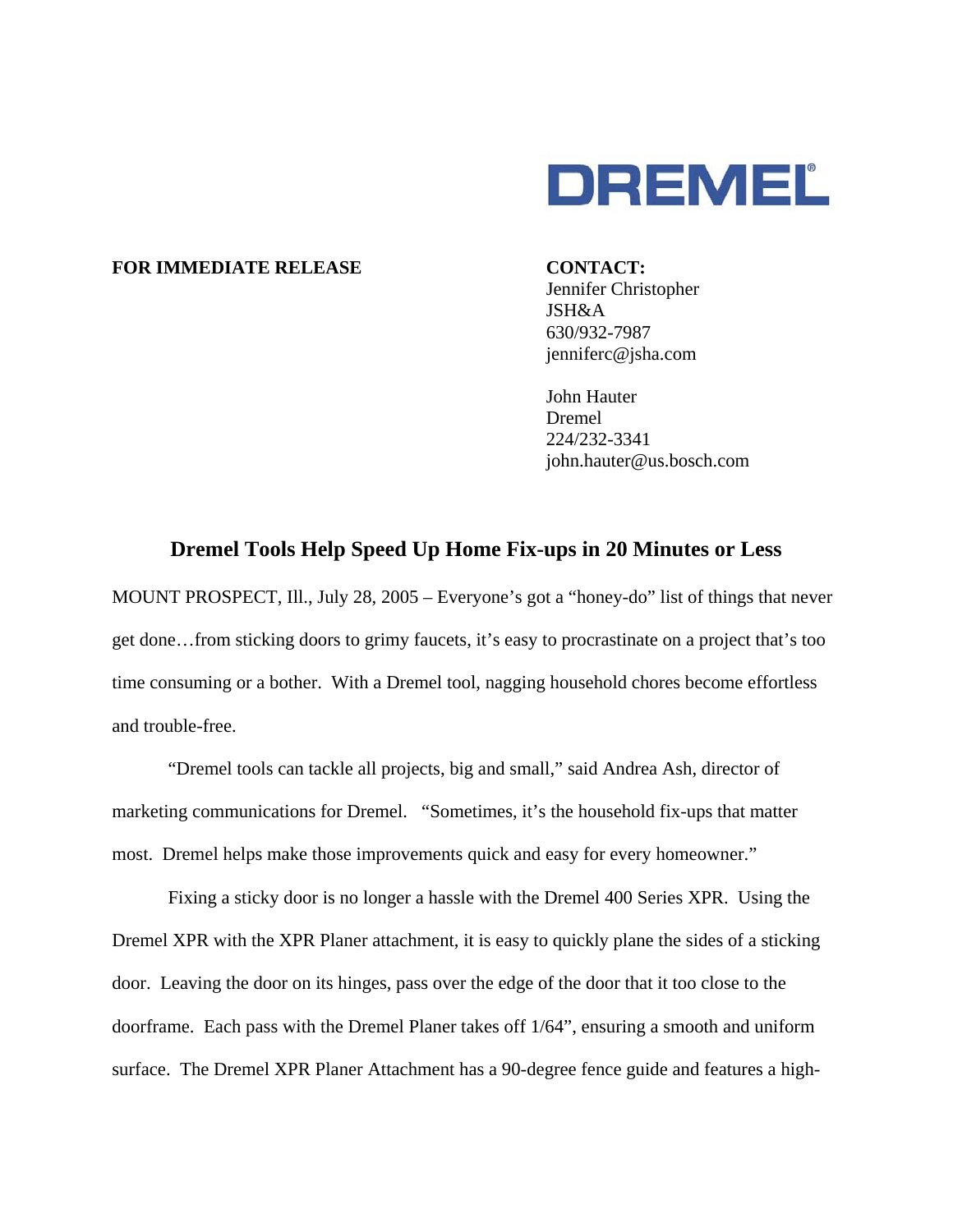speed steel rotary cutting bit that produces a smooth surface free of milling marks on doors up to 2¼" wide. The Dremel XPR Planer also allows users to perform planing tasks on other materials including: hardwood flooring, laminate counter tops, cabinet doors and more. The Dremel 400 Series XPR retails for \$79-149, and the Dremel XPR Planer attachment is available for an additional \$20 (it is included in the \$99 and \$129 Dremel XPR kits).

 No one likes the unsightly hard water deposits that are left on sink hardware over time. Using the new Dremel 300 Series or Lithium-Ion Cordless, it's quick and easy to clear the grime away. First, clean loose deposits that have collected along the faucet bases and handle stems using the your Dremel with a carbon steel brush (such as #428). Keep in mind to use the least aggressive brush that will work for your hardware. Also, remember that some faucets, especially brass faucets, have a lacquer finish, which may require polishing rather than using brushes — be sure to review the instructions on the care of your faucet. Next, secure the faucet screen in the Dremel D-Vise and clean it using a #403 bristle brush to improve water flow. The Dremel 300 Series Rotary Tool (SRP \$49-\$69) will be available in September 2005 and the Dremel Lithium-Ion Cordless (SRP \$69-\$79) is available in stores now.

 For this project, there are a variety of brushes that can be used. Bristle brushes # 403, 404 and 405 can be used for cleaning and polishing and can be used with a cleaning compound. Carbon Steel brushes # 428, 442 and 443 are versatile brushes for removing rust and corrosion, polishing metal surfaces, deburring and blending surface junctures and cleaning electrical components. Another option are Stainless Steel brushes # 530, 531 and 532. These brushes do not cause "after-rust" when used on corrosive-resistant materials like pewter, aluminum and stainless steel. Be sure to use brushes that will work best with your sink hardware.